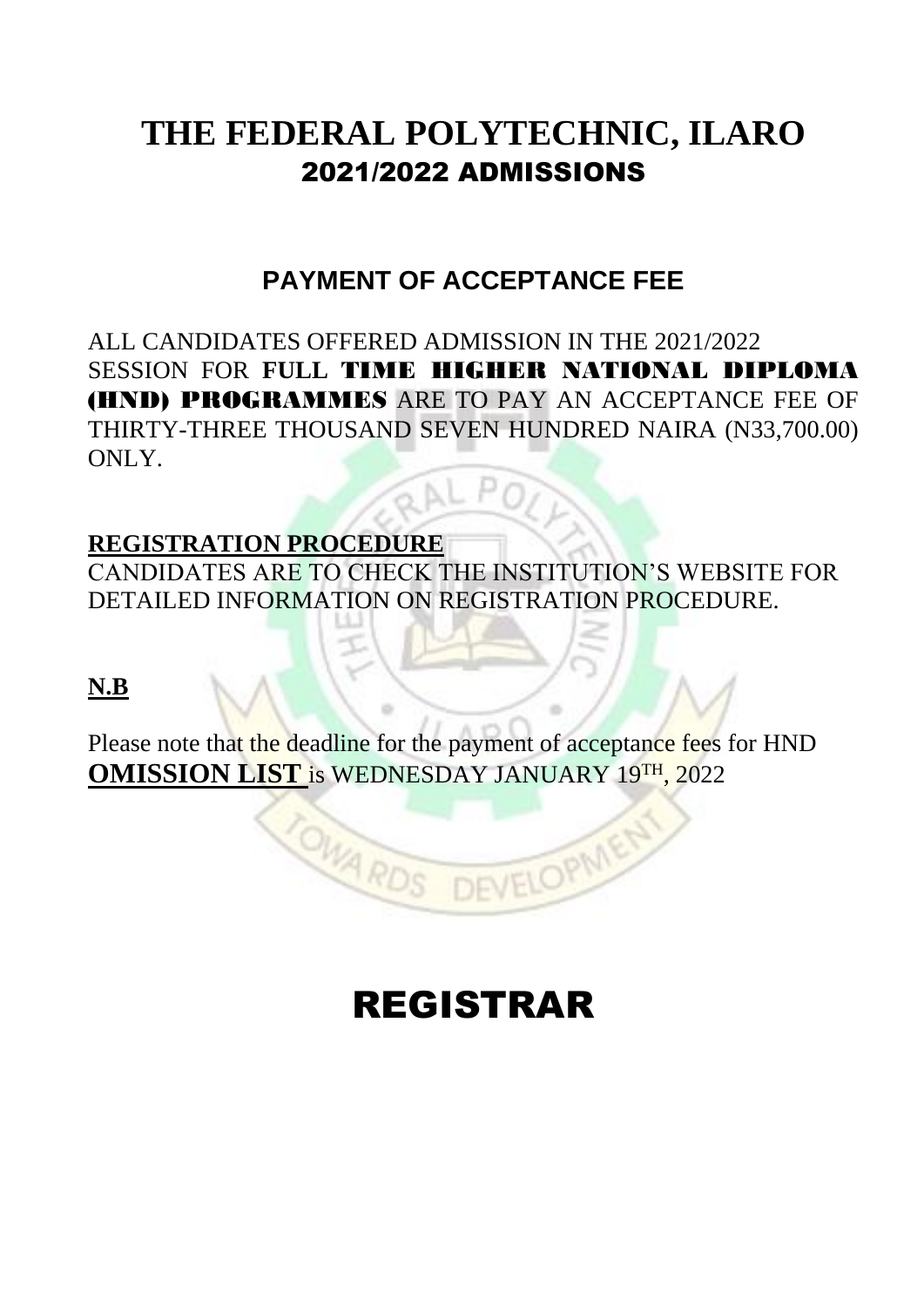# **THE FEDERAL POLYTECHNIC, ILARO**

# **GUIDELINES FOR PAYMENTS AND REGISTRATION**

All Admitted Candidates are to visit the Polytechnic website [www.federalpolyilaro.edu.ng](http://www.federalpolyilaro.edu.ng/) and

click on the College portal;

- $\checkmark$  Click on check admission status by using your application No. and RRR no. used to obtain the form or screening results.
- $\checkmark$  Click on Generate invoice /make payment of Acceptance Fee.
- $\checkmark$  Print the Invoice generated and proceed to any of the designated bank for Payment.
- $\checkmark$  After the payment of the acceptance fee, candidates should go back to the Portal and input the RRR number to print the School Admission Letter and Acceptance Fee Receipt.
- $\checkmark$  Proceed to the College Portal to generate School Fees Invoice and proceed to any of the designated bank for Payment.
- $\checkmark$  Input the RRR number obtained for the payment of school fees to print the School Fees Receipt.
- ✓ Complete the bio-data and fill the Course Registration Forms.
- $\checkmark$  Matriculation number is assigned after payment of school fee.
- $\checkmark$  Fill in other credentials and other information e.g Certificate of Local Government / State of Origin, Birth Certificate etc. PN
- $\checkmark$  Fill in the appropriate courses for the session.
- $\checkmark$  Print hard copy of the course registration form filled online and submit Four (4) copies alongside other relevant documents (SSCE, Certificate of Local Government Origin, Birth Certificate for ND students) to the School Officer while the HND students add Certificate of completion of One Year Industrial Attachment and ND Notification of Result to the School officer of your course.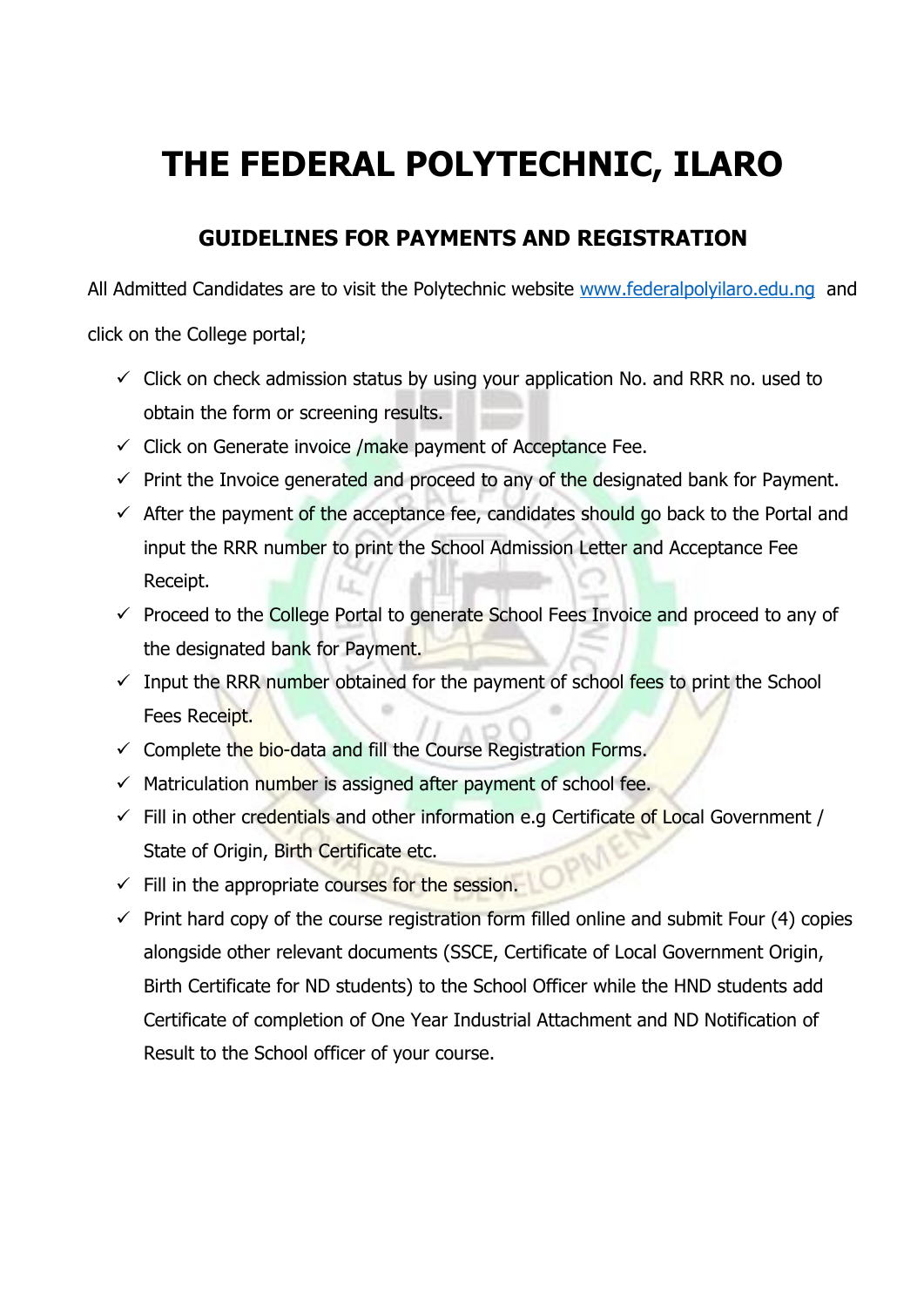#### **ACCOUNTANCY**

| S/N | <b>APPLICATION NO</b>  | <b>NAMES OF CANDIDATES</b>              |
|-----|------------------------|-----------------------------------------|
| 1.  | FPI/HND/2021/000002263 | ABDULAHAMEED OKIKIOLA SABITU***         |
| 2.  | FPI/HND/2021/000006999 | ADEBAYO ANUOLUWAPO RACHEAL ***          |
| 3.  | FPI/HND/2021/000002146 | ADEJUMO TEMITOPE ELIZABETH ***          |
| 4.  | FPI/HND/2021/00000170  | ADEKUNLE BUKOLA ESTHER ***              |
| 5.  | FPI/HND/2021/000003694 | ADEKUNLE IDIAT OMOWUNMI ***             |
| 6.  | FPI/HND/2021/000007879 | ADEMOLA SUKURAT ADEOLA ***              |
| 7.  | FPI/HND/2021/000008330 | ADIGUN SULIAT OYINDAMOLA***             |
| 8.  | FPI/HND/2021/000005584 | AYANDEJI DANIEL AYANTAYO                |
| 9.  | FPI/HND/2021/000006415 | $***$<br>AYENI VICTORIA WURAOLA         |
| 10. | FPI/HND/2021/000005788 | BELLO AMINAT OYINDAMOLA ***             |
| 11. | FPI/HND/2021/000007754 | <b>FADELE SEYI DEBORAH ***</b>          |
| 12. | FPI/HND/2021/000001057 | FADUNSI MERCY JANET ***                 |
| 13. | FPI/HND/2021/000001059 | FAKANMBI RASHIDAT ABAKE***              |
| 14. | FPI/HND/2021/000006290 | FALEYE BOLUWATIFE OLUWAYEMISI ***       |
| 15. | FPI/HND/2021/000007439 | IDIMAH LILIAN OGORCHUKWU***             |
| 16. | FPI/HND/2021/000007272 | ISHOLA KABIRAT ABOSEDE ***              |
| 17. | FPI/HND/2021/000003436 | JIMOH FATIMAH ADENIKE ***               |
| 18. | FPI/HND/2021/000001782 | JOHNSON SARAH OLUWATOYOSI***            |
| 19. | FPI/HND/2021/000005921 | KAREEM TAIWO OLAOLUWA ***               |
| 20. | FPI/HND/2021/000006739 | LASISI ABOSEDE ZAINAB ***               |
| 21. | FPI/HND/2021/000007809 | MAMOWORA DAMILOLA REMILEKUN ***         |
| 22. | FPI/HND/2021/000004731 | MURITALA RUKAYAT OPEYEMI ***            |
| 23. | FPI/HND/2021/000006556 | MUSIBAU SULIAT OPEYEMI ***              |
| 24. | FPI/HND/2021/000007742 | $***$<br>NWAGBOO ONYINYECHUKWU CHINONYE |
| 25. | FPI/HND/2021/000001742 | ODEYEMI DEBORAH ABIMBOLA ***            |
| 26. | FPI/HND/2021/000003134 | OGUNBANWO TOMIWA TEMITAYO ***           |
| 27. | FPI/HND/2021/000005346 | OGUNFIDITI TAIWO DORCAS ***             |
| 28. | FPI/HND/2021/000007709 | OGUNWOMOJU OMOTOLANI RAKIAT***          |
| 29. | FPI/HND/2021/000007763 | OPARA ESTHER CHIOMA ***                 |
| 30. | FPI/HND/2021/000007951 | UDOBI CYNTHIA CHIDIMMA ***              |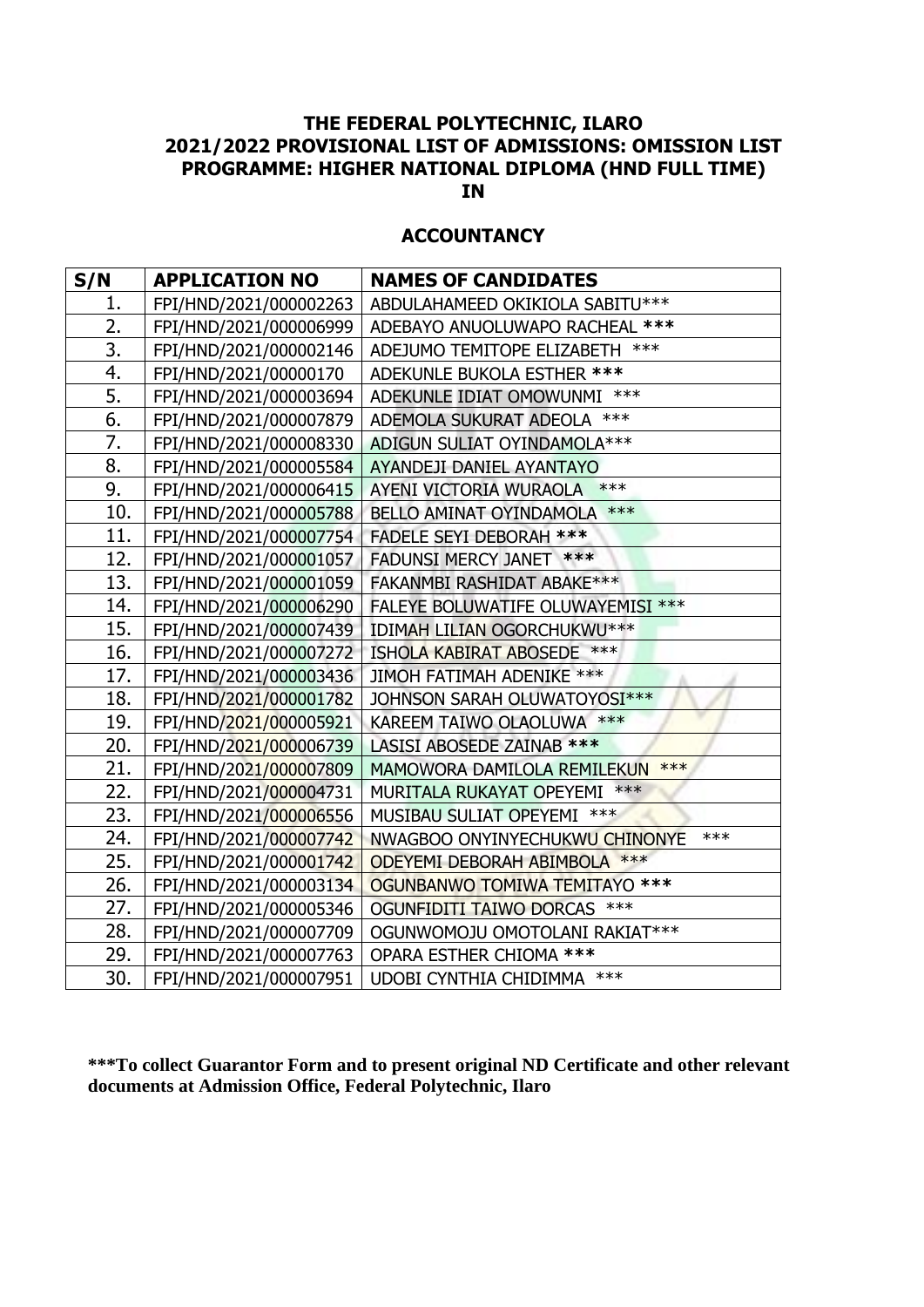### **ARCHITECTURAL TECHNOLOGY**

| S/N | <b>APPLICATION NO</b> | <b>NAMES OF CANDIDATES</b>                         |
|-----|-----------------------|----------------------------------------------------|
|     |                       | FPI/HND/2021/000007509   KAZEEM SULIAT OLAYEMI *** |

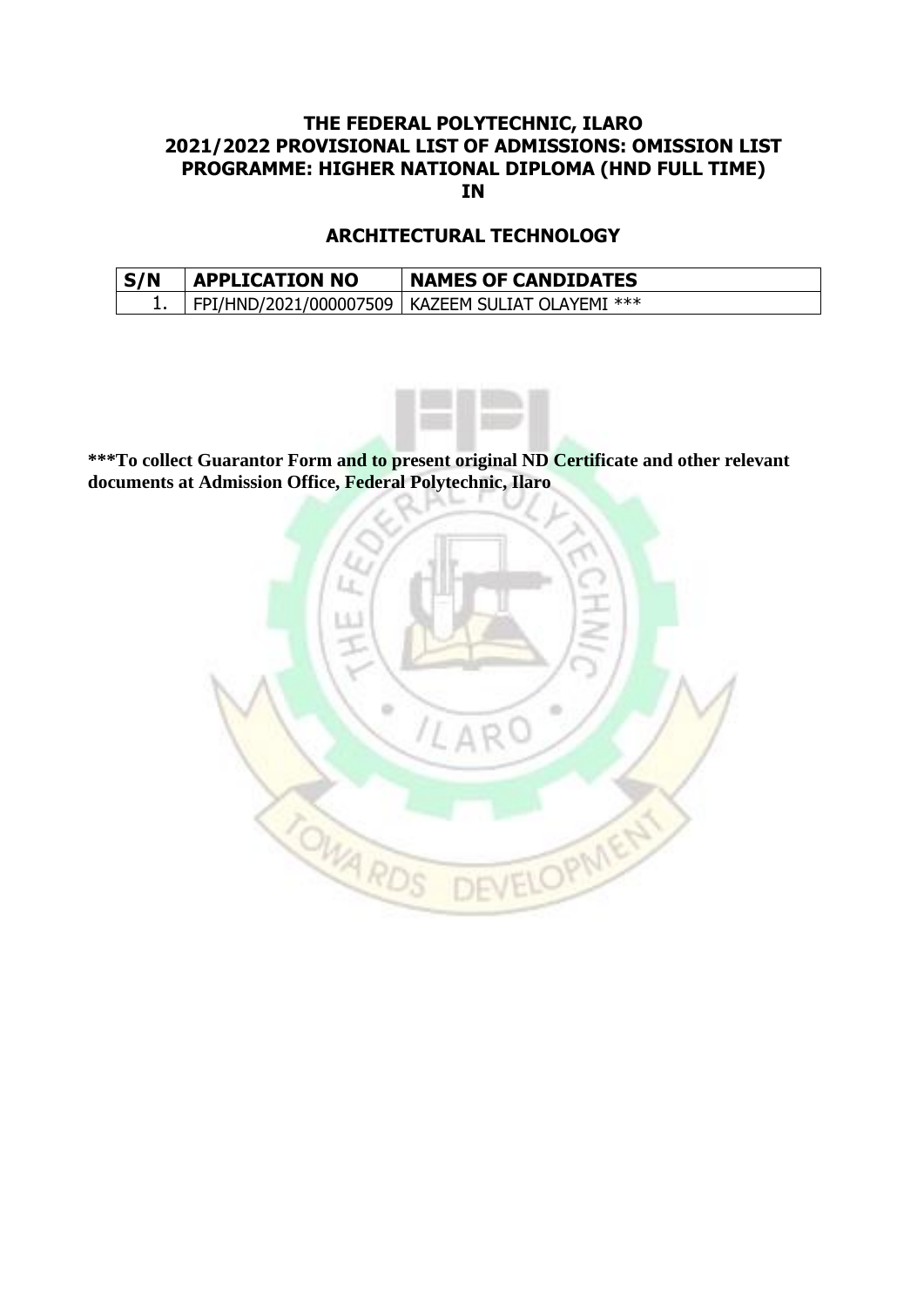#### **BANKING AND FINANCE**

| S/N | <b>APPLICATION NO</b> | <b>NAMES OF CANDIDATES</b>                               |
|-----|-----------------------|----------------------------------------------------------|
|     |                       | FPI/HND/2021/000003552   OLAYEMI RUKAYAT OLATUNBOSUN *** |



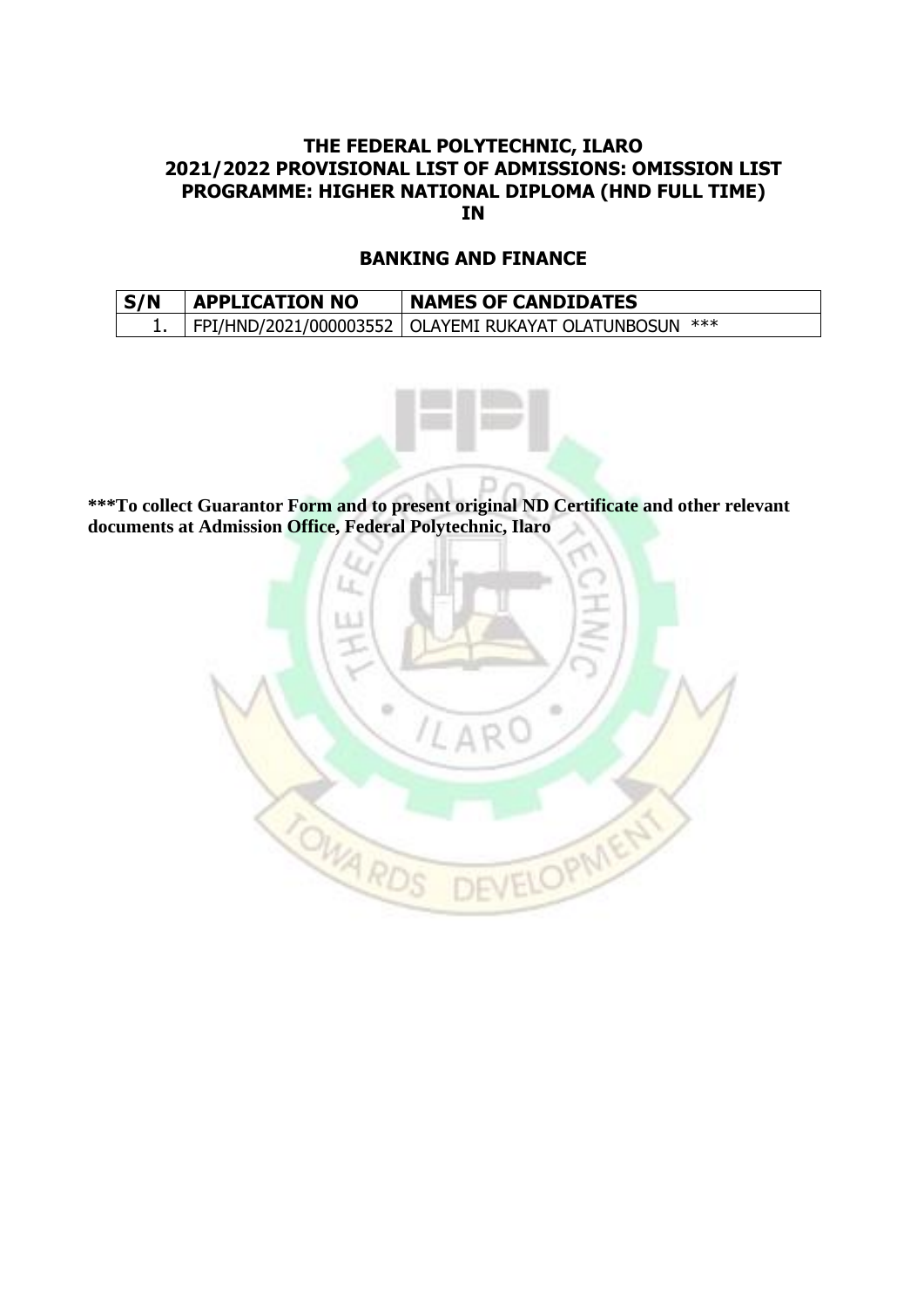#### **BUSINESS ADMINISTRATION AND MANAGEMENT**

| S/N | <b>APPLICATION NO</b>  | <b>NAMES OF CANDIDATES</b>              |
|-----|------------------------|-----------------------------------------|
| 1.  | FPI/HND/2021/000002369 | AKINMEJIWA PRECIOUS IMISIOLUWA ***      |
| 2.  | FPI/HND/2021/000005236 | ***<br>AMAO TITILAYO OPEYEMI            |
| 3.  | FPI/HND/2021/00000263  | BALOGUN OLUWAPELUMI ANUOLUWAPO ***      |
| 4.  | FPI/HND/2021/000002438 | BUSARI ZAINAB OLUWASEUN ***             |
| 5.  | FPI/HND/2021/000007639 | $***$<br>EJIRISON SARAH EFELOMO         |
| 6.  | FPI/HND/2021/000008344 | <b>HASSAN TAIWO SIKIRAT ***</b>         |
| 7.  | FPI/HND/2021/000006697 | ***<br>KUWAYENU TEMITOPE YEYINU         |
| 8.  | FPI/HND/2021/00000351  | OBAKOYA ADETUTU VICTORIA ***            |
| 9.  | FPI/HND/2021/000008261 | OGUNJIMI OLUWASEUN VICTORIA ***         |
| 10. | FPI/HND/2021/000007699 | OKOH MARGARET BABY ***                  |
| 11. | FPI/HND/2021/000006054 | $***$<br>OLADAPO REBECCA OLUWATIMILEYIN |
| 12. | FPI/HND/2021/000007792 | $***$<br>OLAKOTAN OLUWAFEMI DAVID       |
| 13. | FPI/HND/2021/000001520 | $***$<br><b>OMOLADE SAIDAT ADENIKE</b>  |
| 14. | FPI/HND/2021/000005404 | OWOLABI WURAOLA IBIDUN ***              |
| 15. | FPI/HND/2021/000006686 | <b>SALISU DOLAPO BARAKAT ***</b>        |
| 16. | FPI/HND/2021/000008015 | ***<br>SANNI ZAINAB OLAWUNMI            |
| 17. | FPI/HND/2021/000008354 | SHODIYA KEHINDE REMILEKUN ***           |
| 18. | FPI/HND/2021/000006020 | SHORINOLU ZAINAB ADEOLA ***             |

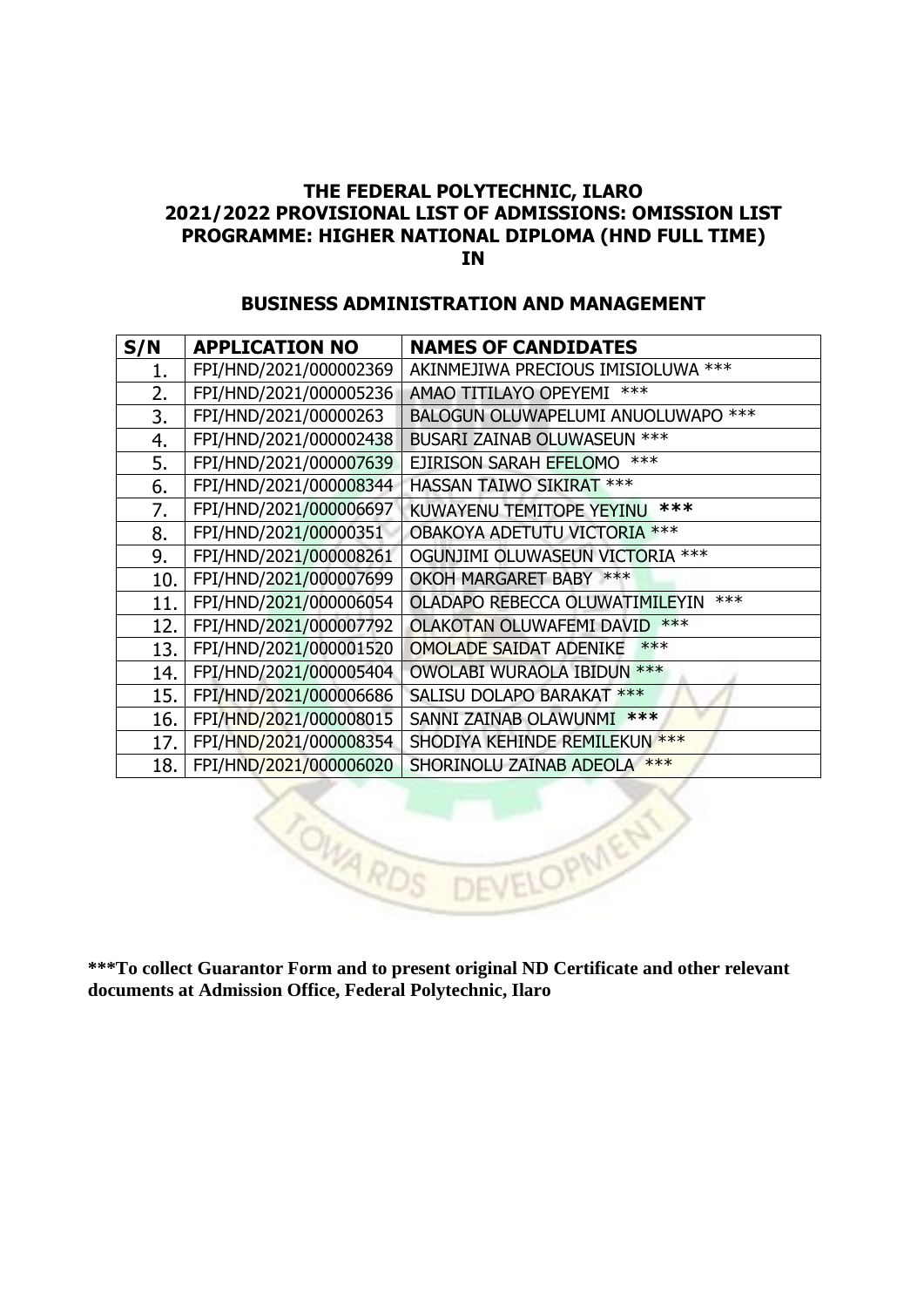#### **ESTATE MANAGEMENT & VALUATION**

| S/N | <b>APPLICATION NO</b> | <b>NAMES OF CANDIDATES</b>                        |     |
|-----|-----------------------|---------------------------------------------------|-----|
|     |                       | FPI/HND/2021/000008055   OSENI HAMUDALAT OLAYINKA | *** |



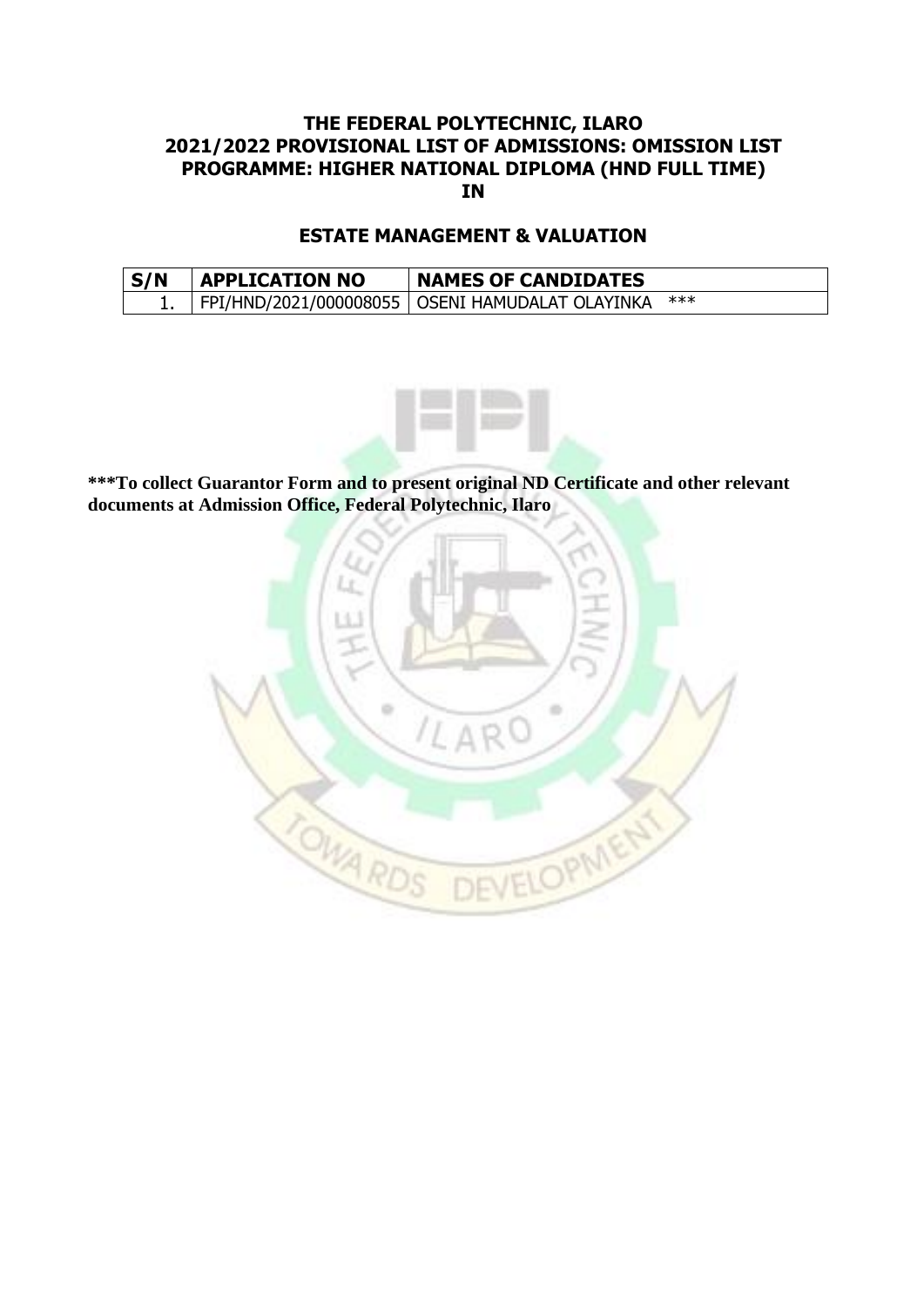#### **FOOD TECHNOLOGY**

| S/N | <b>APPLICATION NO</b>  | <b>NAMES OF CANDIDATES</b>                        |
|-----|------------------------|---------------------------------------------------|
| 1.  | FPI/HND/2021/000007953 | ABDULHAMMED MORENIKEJI OLAJUMOKE ***              |
| 2.  | FPI/HND/2021/000004812 | ALABI KAFAYAT COMFORT ***                         |
| 3.  | FPI/HND/2021/000006008 | APANSILE OLAMIDE GRACE ***                        |
| 4.  | FPI/HND/2021/000001895 | $***$<br><b>BADMUS OREOLUWA ROHEEMOT</b>          |
| 5.  | FPI/HND/2021/000002940 | <b>OLADOSU GLORIAH MERCY</b><br>***               |
| 6.  |                        | FPI/HND/2021/000002676   OSHIN ABIODUN DORCAS *** |

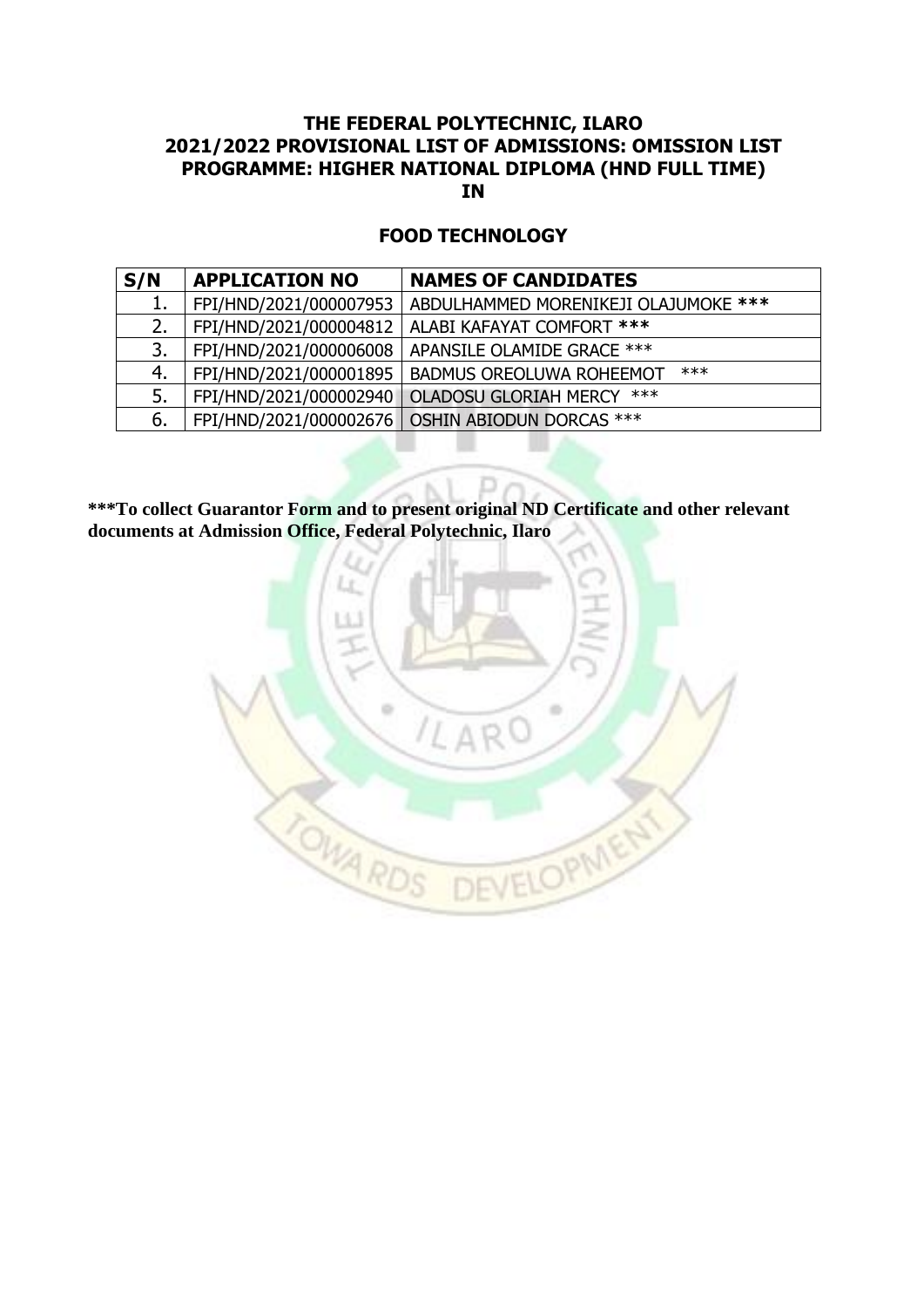#### **INSURANCE**

| S/N | <b>APPLICATION NO</b> | <b>NAMES OF CANDIDATES</b>                      |
|-----|-----------------------|-------------------------------------------------|
|     |                       | FPI/HND/2021/000001595   ADENIJI DAMILARE ENOCH |

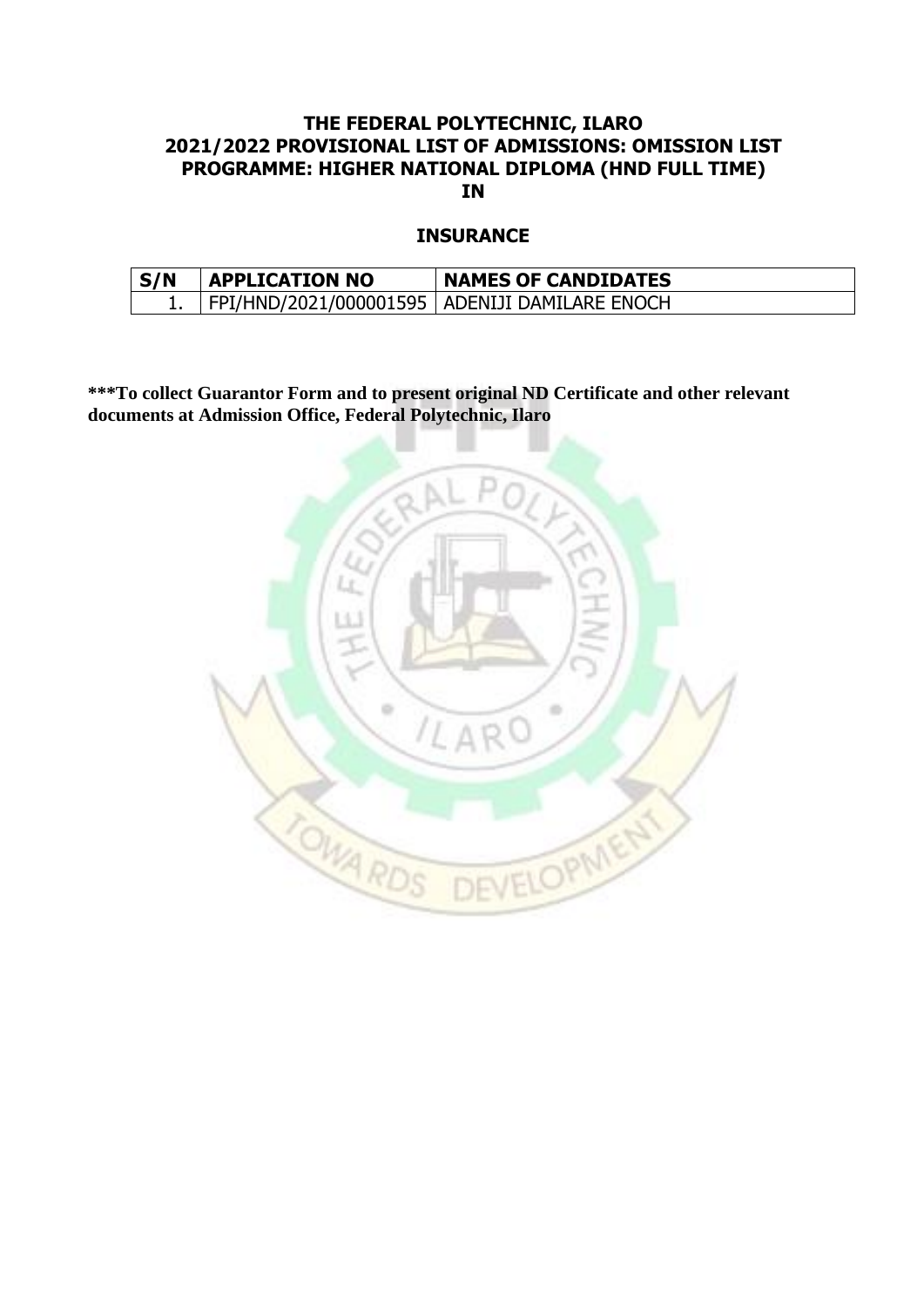#### **MARKETING**

| S/N | <b>APPLICATION NO</b> | <b>NAMES OF CANDIDATES</b>                            |
|-----|-----------------------|-------------------------------------------------------|
|     |                       | FPI/HND/2021/000001592   CHARLES VICTORIA CHIZOBA *** |
|     |                       | FPI/HND/2021/000002231   EMETO ROSMARY OLUCHI ***     |



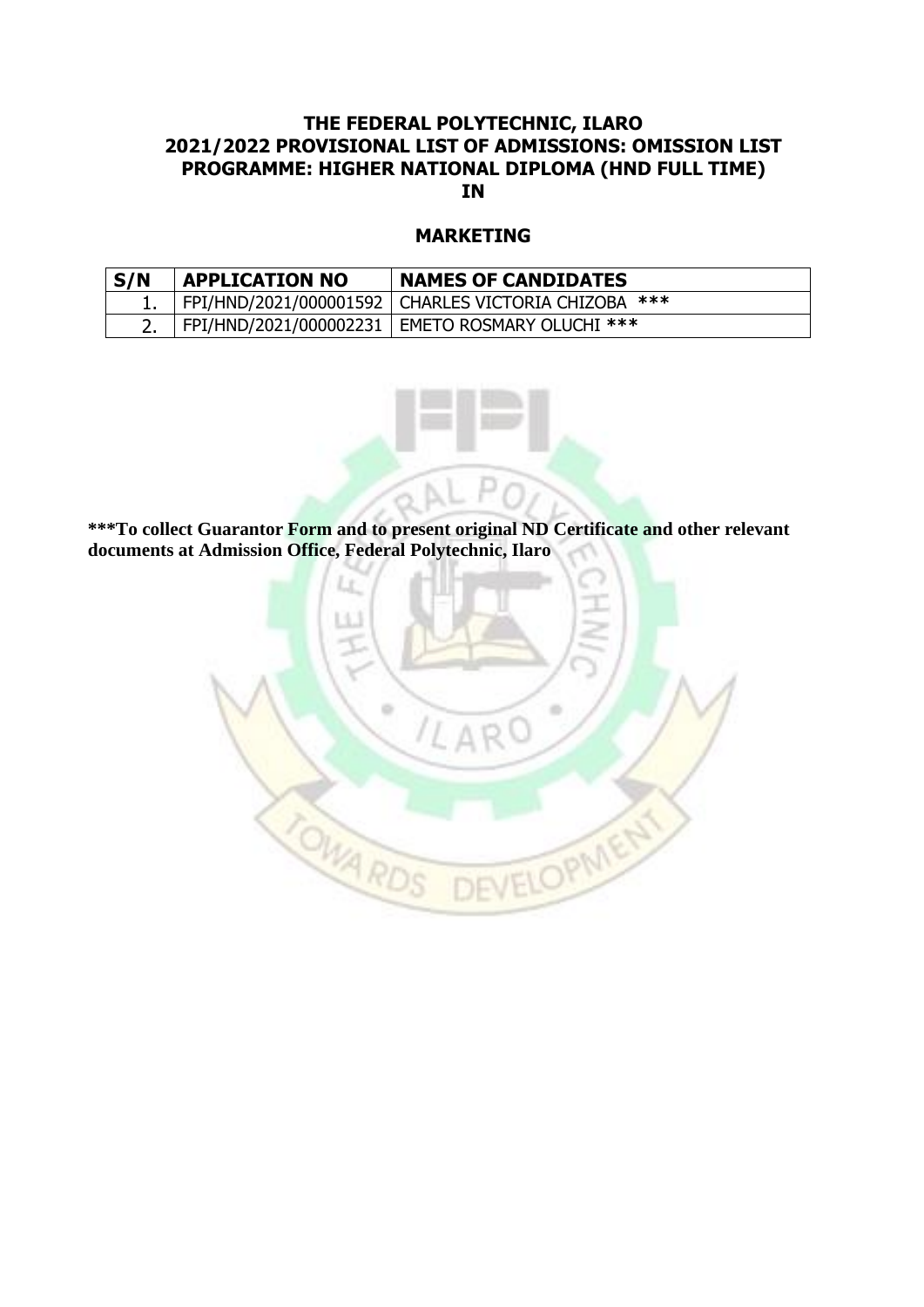## **MASS COMMUNICATION**

| S/N  | <b>APPLICATION NO</b>        | <b>NAMES OF CANDIDATES</b>           |
|------|------------------------------|--------------------------------------|
| 1.   | FPI/HND/2021/000005313       | ABDULWAHEED KUDIRAT BOLATITO ***     |
| 2.   | FPI/HND/2021/000001102       | ***<br>ADEDOKUN TOMIWA DORCAS        |
| 3.   | FPI/HND/2021/000007994       | ADEFISOYE ELIZABETH OLUWASEUN ***    |
| 4.   | FPI/HND/2021/000008900       | ADEGBUYI TOLULOPE DEBORAH ***        |
| 5.   | FPI/HND/2021/000006213       | ADELEYE DEBORAH OLUWAFUNMILAYO ***   |
| 6.   | FPI/HND/2021/000001502       | ADESETE AZEEZAT AYOBAMI              |
| 7.   | FPI/HND/2021/000007675       | AGBAJE TEMITOPE YETUNDE ***          |
| 8.   | FPI/HND/2021/000007500       | $***$<br>AGUNBIADE SIMBIAT ADEYEMI   |
| 9.   | FPI/HND/2021/000008443       | AGUNROYE FATIMA MORENIKEJI ***       |
| 10.  | FPI/HND/2021/000002084       | AIYEPOLA KOFOWOROLA ZAYNAB ***       |
| 11.  | FPI/HND/2021/000007731       | AJEWOLE DEBORAH BOLUWATIFE ***       |
| 12.  | FPI/HND/2021/000007716       | AJIBOLA SHARON WURAOLA ***           |
| 13.  | FPI/HND/2021/000007417       | AKINLABI ZAINAB IYABO ***            |
| 14.  | FPI/HND/2021/000004128       | AKINLEYE TAIWO PRAISE ***            |
| 15.  | FPI/HND/2021/000007816       | $***$<br>AKINOLA OLUWATOSIN MARY     |
| 16.  | FPI/HND/2021/000002131       | ALIU KEHINDE MOROUNDIYA ***          |
| 17.  | FPI/HND/2021/000001403       | BALOGUN ZAINAB TOBILOBA ***          |
| 18.  | FPI/HND/2021/000005544       | DUROSINMI ADENIKE AISHA ***          |
| 19.  | FPI/HND/2021/000007793       | EDAFE RACHEAL OGHENEKOME ***         |
| 20.  | FPI/HND/2021/000004501       | <b>FAGBIRE TEMITOPE DEBORAH ***</b>  |
| 21.  | FPI/HND/2021/000007800       | <b>GEORE DASOLA ELIZABETH ***</b>    |
| 22.  | FPI/HND/2021/000006861       | HAMZAT YEMISI KUDIRAT ***            |
| 23.  | FPI/HND/2021/000007001       | IGE OLUWABUKOLA OYEWUNMI ***         |
| 24.  | FPI/HND/2021/000003910       | IMRAN TAOFIKAT TOYOSI ***            |
| 25.  | FPI/HND/2021/000002941       | JUNAID OLAMIDE FATIMAT ***           |
| 26.  | FPI/HND/2021/000001850       | LAWANSON ELIZABETH ABIOLA ***        |
| 27.  | FPI/HND/2021/000006743       | <b>OGUIKE ESTHER CHINYERE ***</b>    |
| 28.  | FPI/HND/2021/000001707       | ***<br>OGUNMERU OPEYEMI BLESSING     |
| 29.1 | FPI/HND/2021/000003748       | ***<br>OGUNSALU BOLATITO RACHAEL     |
|      | 30.   FPI/HND/2021/000003837 | OGUNSOLA ITUNU APEKE ***             |
| 31.  | FPI/HND/2021/000001617       | OGUNYEMI SAMIAT ADESOLA ***          |
| 32.  | FPI/HND/2021/000008321       | OKE OLUWAKEMI OLUWABUSAYO ***        |
|      | 33.   FPI/HND/2021/00000121  | OLA AMINAT AYOMIDE ***               |
| 34.  | FPI/HND/2021/000007858       | OLABIRAN ESTHER IBUKUNOLA ***        |
| 35.  | FPI/HND/2021/000008099       | $***$<br>OLAGUNJU CHRISTIANA OLANIKE |
| 36.  | FPI/HND/2021/000007827       | OLALEYE OMOLARA BOLUWATIFE ***       |
| 37.  | FPI/HND/2021/00000591        | $***$<br>OLALEYE TEMITAYO HAMIDAT    |
| 38.  | FPI/HND/2021/000006823       | OLUBIYI GABRIEL MODUPE ***           |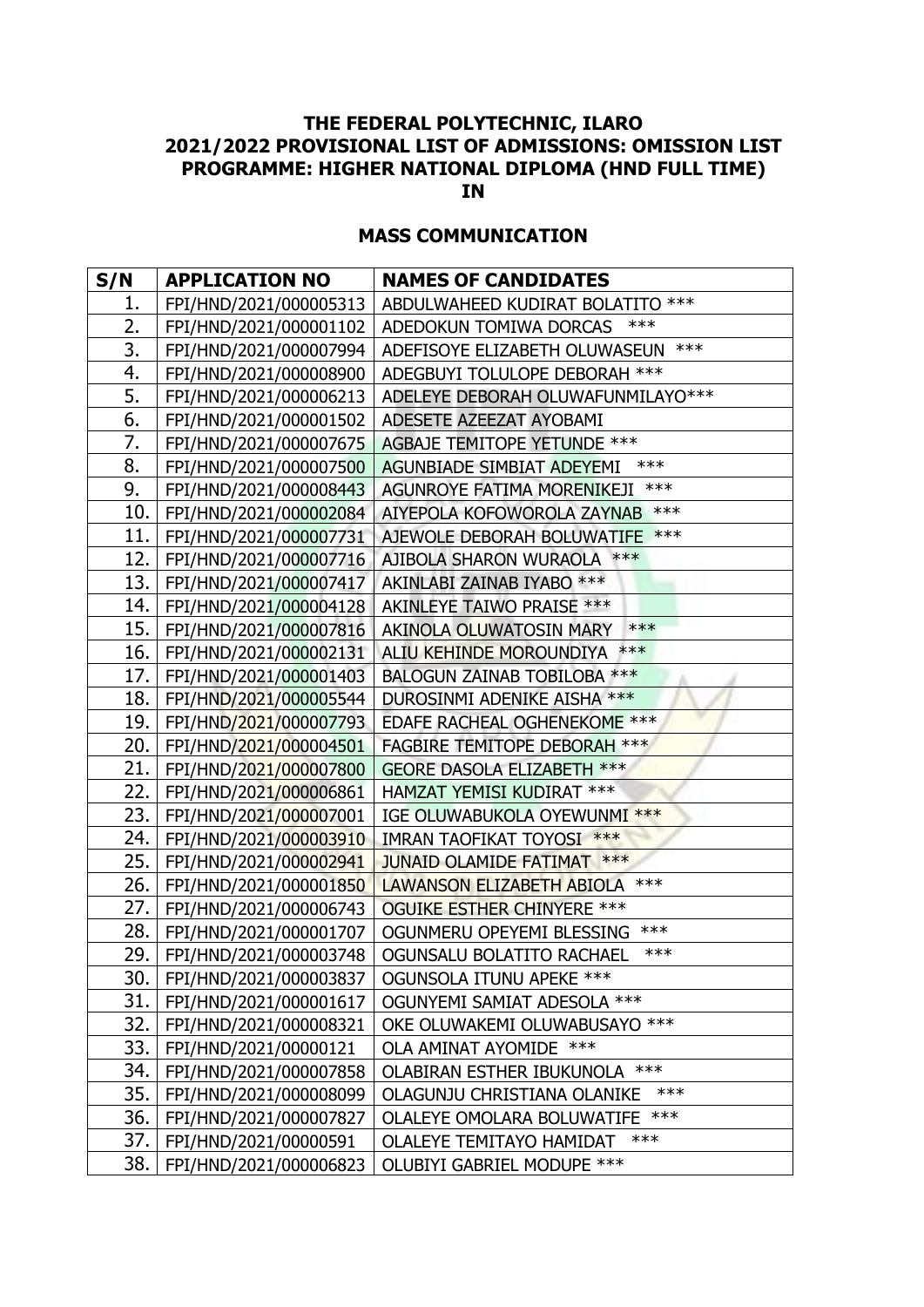| 39.   |                              | FPI/HND/2021/000005922   OLUFEMI DAMILOLA VICTORIA *** |
|-------|------------------------------|--------------------------------------------------------|
| 40.1  | FPI/HND/2021/000008005       | ONUOHA GOODNESS NGOZI ***                              |
| 41.   | FPI/HND/2021/000004430       | OYEDE MARIAM ADETAYO ***                               |
| 42.1  | FPI/HND/2021/000006266       | RAJI FUNMILAYO ESTHER ***                              |
| 43. I | FPI/HND/2021/000008110       | RAMON DAMILOLA MARY ***                                |
|       | 44.   FPI/HND/2021/000001370 | SMART FELICIA OLUWAYEMISI ***                          |
| 45.   | FPI/HND/2021/00000521        | SOLOMON FAVOUR BLESSING ***                            |
| 46.   | FPI/HND/2021/00000343        | $***$<br>SOMUYIWA OLUWABUKOLA RACHEAL                  |



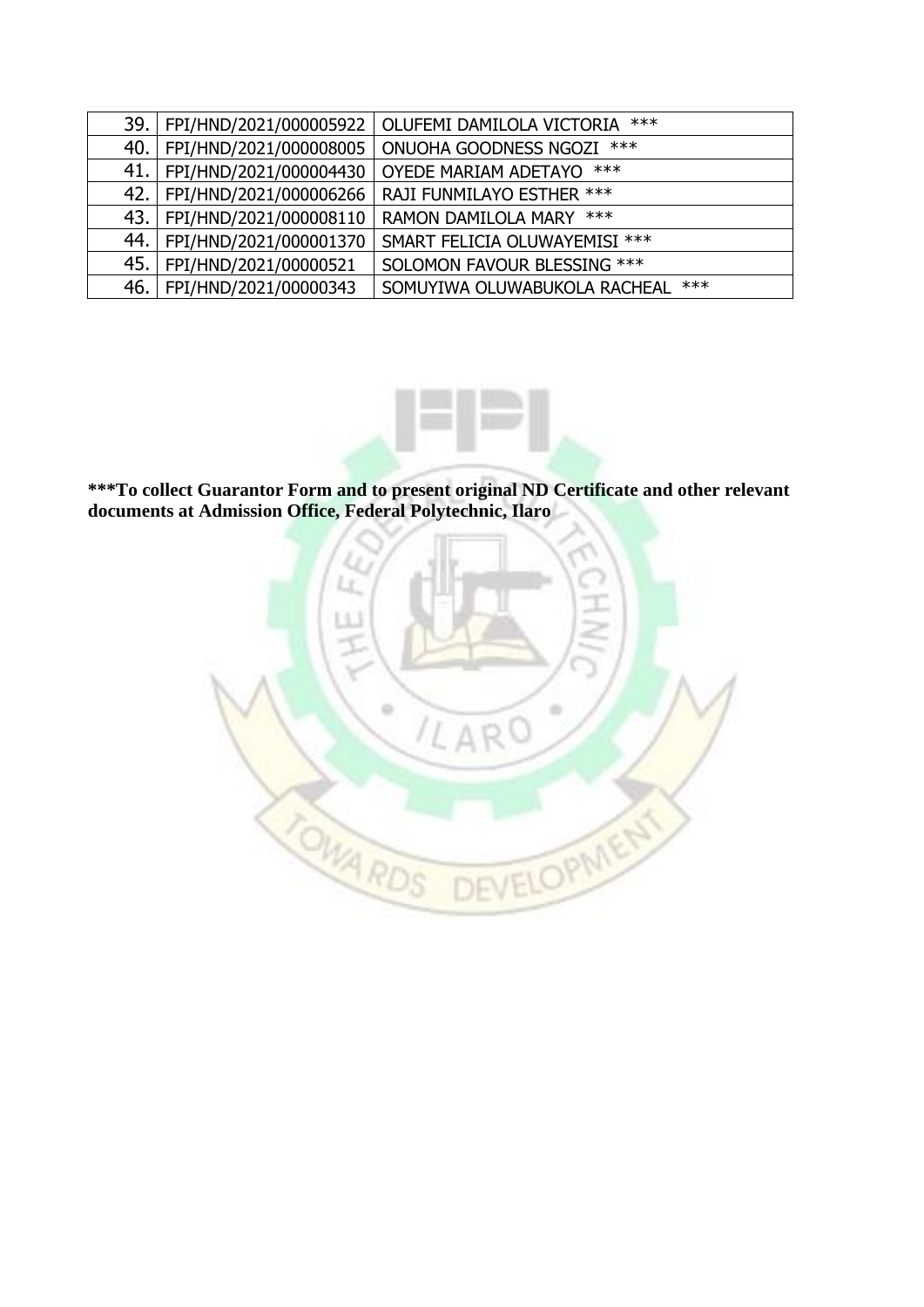### **MATHEMATICS & STATISTICS**

| S/N | <b>APPLICATION NO</b> | <b>NAMES OF CANDIDATES</b>                              |
|-----|-----------------------|---------------------------------------------------------|
|     |                       | FPI/HND/2021/000004580   OLANREWAJU ABIGAIL YETUNDE *** |



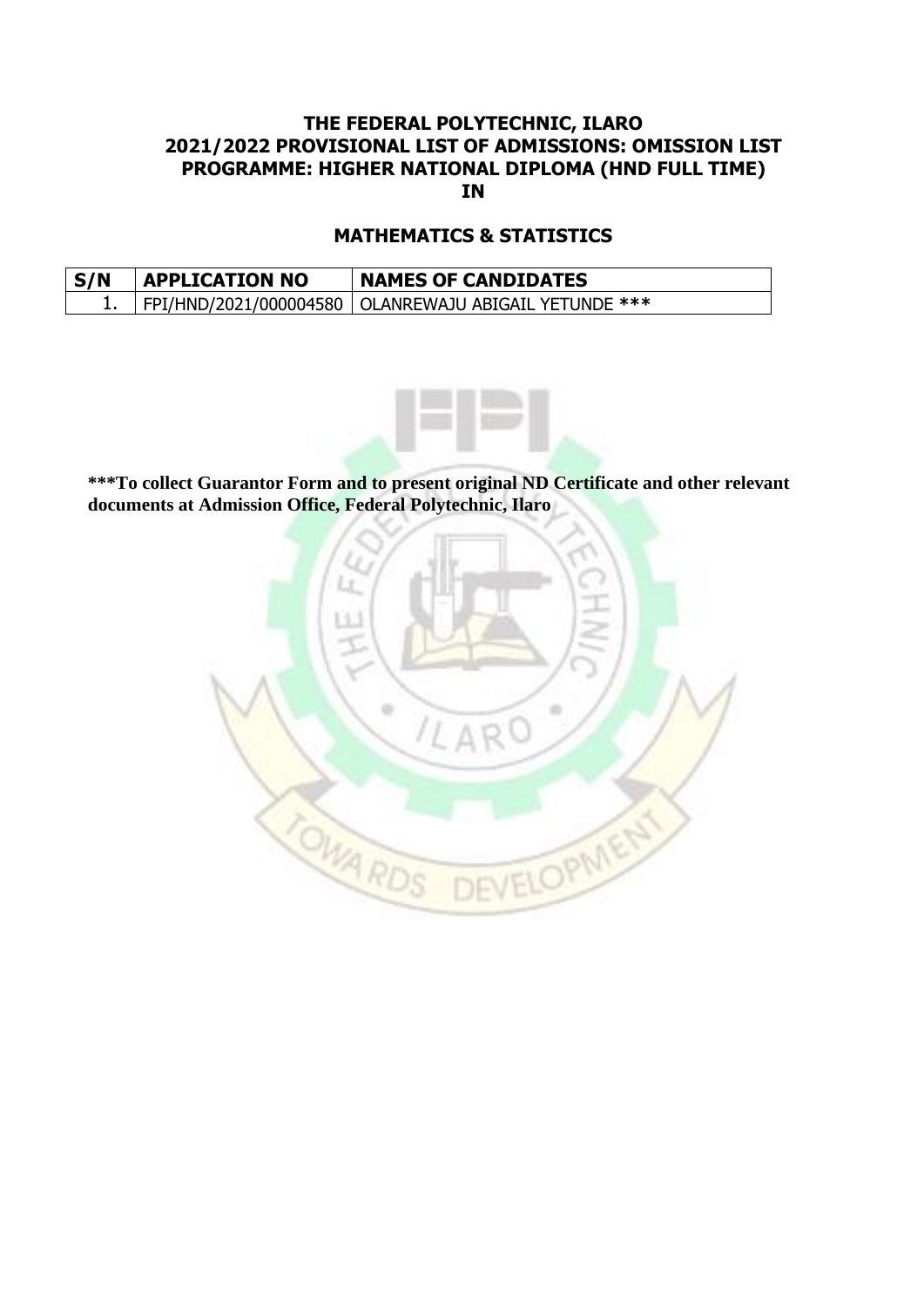## **OFFICE TECHNOLOGY AND MANAGEMENT**

| S/N | <b>APPLICATION NO</b>                       | <b>NAMES OF CANDIDATES</b>                                |
|-----|---------------------------------------------|-----------------------------------------------------------|
|     | FPI/HND/2021/000001975   OFFOR CHIAMAKA ANN |                                                           |
|     |                                             | FPI/HND/2021/000001387   OYEKANMI OLUWATOYIN VICTORIA *** |
|     |                                             | FPI/HND/2021/000008364   SHODIYA TAIWO ESTHER ***         |

**\*\*\*To collect Guarantor Form and to present original ND Certificate and other relevant documents at Admission Office, Federal Polytechnic, Ilaro**

ili.

DEVELOPMENT

 $\alpha$ 

TOWA RD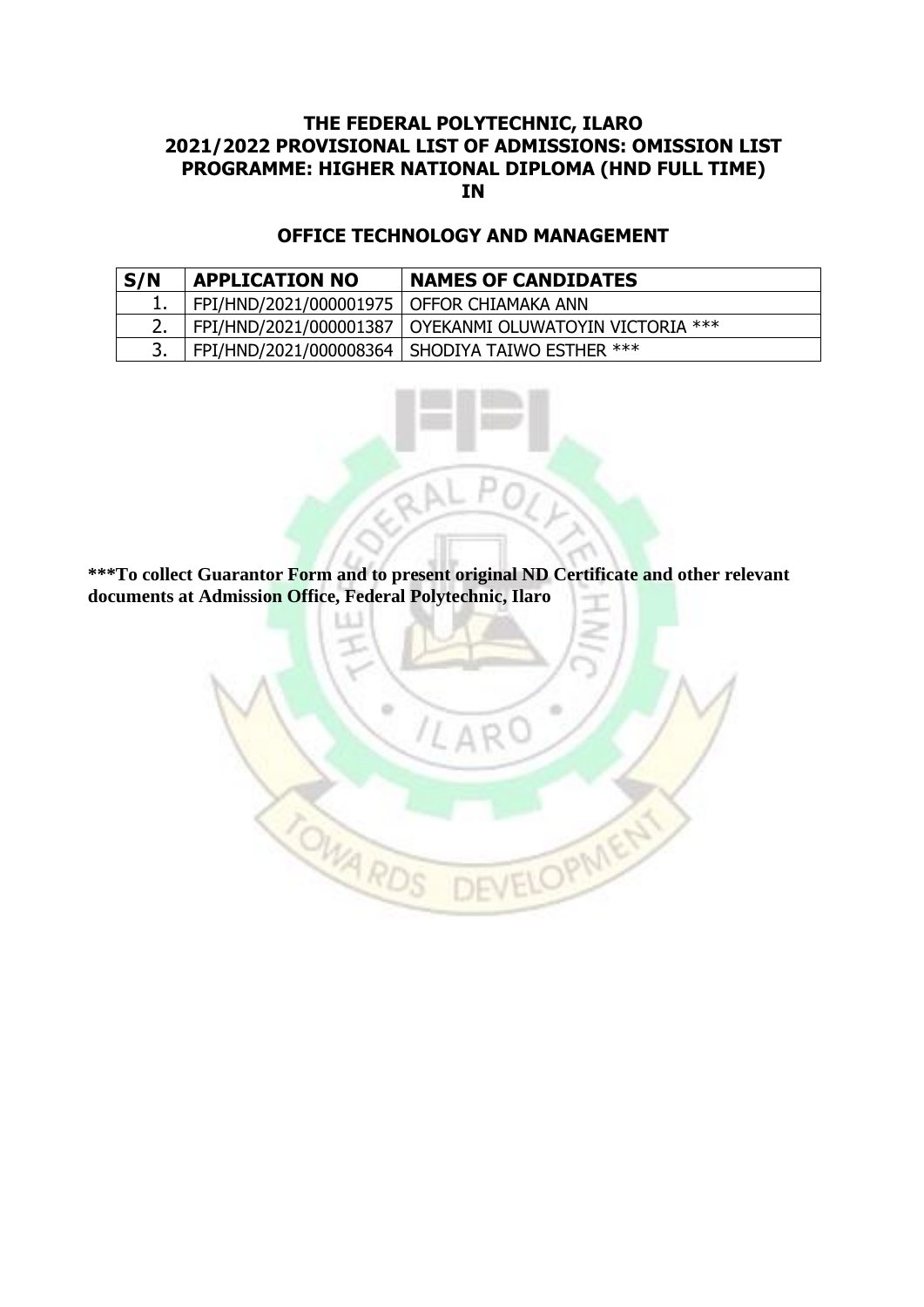## **PUBLIC ADMINISTRATION**

| S/N  | <b>APPLICATION NO</b>        | <b>NAMES OF CANDIDATES</b>            |
|------|------------------------------|---------------------------------------|
| 1.   | FPI/HND/2021/000007791       | ABDULLAHI HALIMAT SADIAYA ***         |
| 2.   | FPI/HND/2021/000007599       | ADEDOKUN BASIRAT OMOBOLANLE ***       |
| 3.   | FPI/HND/2021/000007345       | ADEDOKUN TAWAKAT TEMILOLA ***         |
| 4.   | FPI/HND/2021/000007320       | ADEKOYA MISTURA MORENIKEJI ***        |
| 5.   | FPI/HND/2021/000007115       | ADEMOLA MOTUNRAYO OMOYEMI ***         |
| 6.   | FPI/HND/2021/000007463       | ADEPETUN ADEDAMOLA ESTHER ***         |
| 7.   | FPI/HND/2021/000007817       | ADERIBIGBE BRIDGET OMOLADE ***        |
| 8.   | FPI/HND/2021/000007989       | ADESHINA BLESSING OMOWUNMI ***        |
| 9.   | FPI/HND/2021/000008415       | $***$<br>AJAYI DEBORAH OMOTOLANI      |
| 10.  | FPI/HND/2021/000008082       | $***$<br>AJISAFE ABIMBOLA OLUWATOYIN  |
| 11.  | FPI/HND/2021/000007823       | AKANBI FOLASHADE IBUKUNOLUWA ***      |
| 12.1 | FPI/HND/2021/000007874       | AKINWUNMI TAOFIKAT OREOLUWA ***       |
| 13.  | FPI/HND/2021/000005550       | AMOS RACHAEL SUCCESS ***              |
| 14.  | FPI/HND/2021/000008437       | AMUSA MOJISOLA ESTHER ***             |
|      | 15.   FPI/HND/2021/000008097 | ANANWA PRECIOUS MARYANN ***           |
| 16.  | FPI/HND/2021/000004969       | ANEJAHA CELINA OGHENEROBO ***         |
| 17.  | FPI/HND/2021/000008315       | AYANKOYA PEJU CHRISTIANA ***          |
| 18.  | FPI/HND/2021/000007229       | AZEEZ KHODIJAH JUMOKE ***             |
|      | 19.   FPI/HND/2021/000008014 | <b>BABAJIDE RASHIDAT TEMITOPE ***</b> |
| 20.  | FPI/HND/2021/000007802       | DAVIES KEHINDE SERENA ***             |
| 21.  | FPI/HND/2021/000004885       | $***$<br>ERINMWAN MARIAN              |
| 22.  | FPI/HND/2021/000001091       | GABRIEL MARTHA ***                    |
| 23.  | FPI/HND/2021/000008007       | HAMEED BALIKIS OMOBOLANLE ***         |
| 24.  | FPI/HND/2021/000006421       | <b>IBRAHIM BLESSING AWAWU ***</b>     |
| 25.  | FPI/HND/2021/000002965       | IBRAHIM OMOWUNMI HIKMAT ***           |
| 26.  | FPI/HND/2021/000007719       | LALOKO ODUNAYO JANET ***              |
|      | 27. FPI/HND/2021/000007889   | MOBEREADE FELICIA ABOSEDE ***         |
| 28.  | FPI/HND/2021/000001546       | MUHAMMED MAHMUDAT OYZAVAMI ***        |
| 29.  | FPI/HND/2021/000007922       | NMEGA JULIET IFUNANYA ***             |
|      | 30.   FPI/HND/2021/000001052 | NWANNEKA NGOZI BLESSING ***           |
| 31.  | FPI/HND/2021/000006250       | OBIORAH OGOCHUKWU MARYCYNTHIA ***     |
| 32.  | FPI/HND/2021/00000849        | ODION PAMELA OSARIEMEN ***            |
| 33.  | FPI/HND/2021/000006846       | OJO OLAMIDE OLUWATOYIN ***            |
| 34.  | FPI/HND/2021/000005072       | OKEDOKUN RACHAEL BLESSING ***         |
| 35.  | FPI/HND/2021/000005806       | OLADOSU KAFILAT OLUWAKEMI ***         |
| 36.  | FPI/HND/2021/000008439       | OLANREWAJU DAMILOLA KAOSARA ***       |
| 37.  | FPI/HND/2021/000008676       | ***<br>OLOREDE MARIAM OYINDAMOLA      |
| 38.  | FPI/HND/2021/000003560       | OLUGBODE MONSURAT ABISOLA ***         |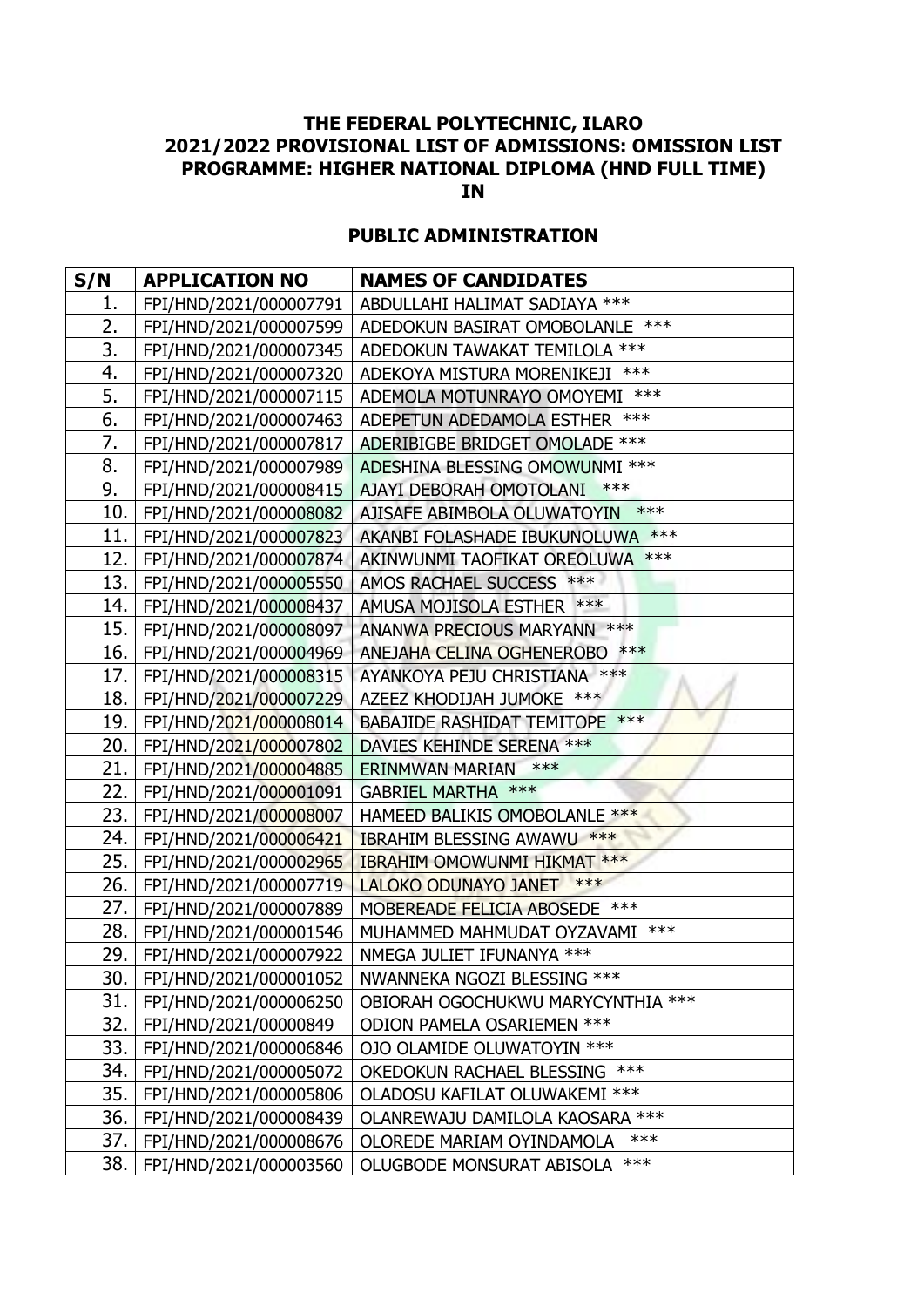| 39. | FPI/HND/2021/000003948 | OLUGBODE RUKAYAT OMOTAYO ***       |
|-----|------------------------|------------------------------------|
| 40. | FPI/HND/2021/000008398 | $***$<br>OLUTAYO CYNTHIA ADEDOLAPO |
| 41. | FPI/HND/2021/000008372 | ONIFADE OLUWAFUNMILOLA OMOLARA *** |
| 42. | FPI/HND/2021/000004435 | OSAMOR FAITH IJEOMA ***            |
| 43. | FPI/HND/2021/000008985 | OWOBU PECULIAR OBEHI ***           |
| 44. | FPI/HND/2021/00000431  | SADIPE TOLUWALASE BOLUWATIFE ***   |
| 45. | FPI/HND/2021/000007929 | SHADRACK ODUNAYO GBEMISOLA ***     |
| 46. | FPI/HND/2021/000003996 | SUNDAY OLUWAFUNKE GBEMISOLA ***    |
| 47. | FPI/HND/2021/000007836 | THOMPSON MAUREEN IBARISOAYA ***    |
| 48. | FPI/HND/2021/000007899 | TOLULOPE JOY OLUTAYO ***           |



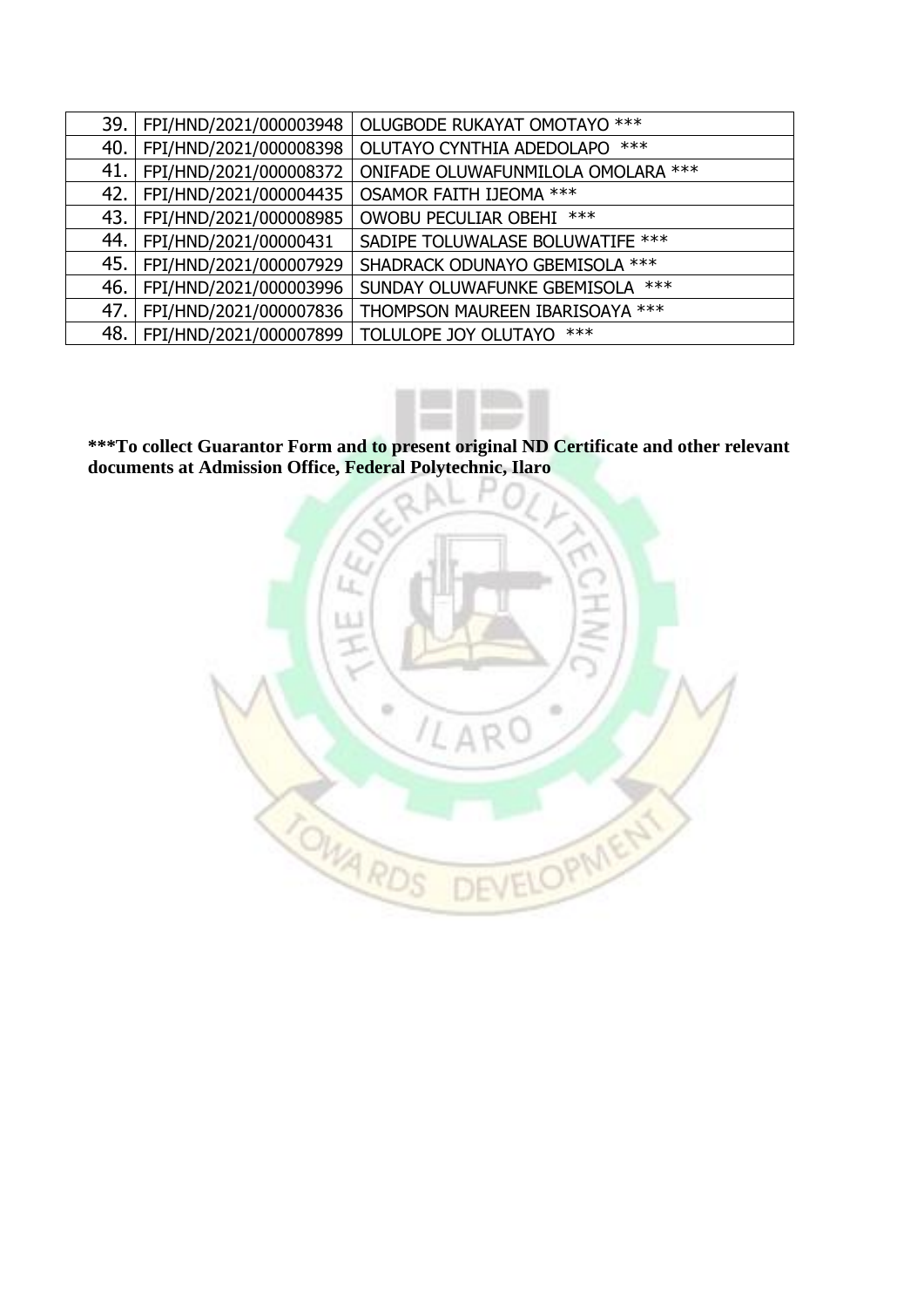#### **SCIENCE LABORATORY TECHNOLOGY (BIO-CHEMISTRY OPTION)**

| S/N | <b>APPLICATION NO</b>  | <b>NAMES OF CANDIDATES</b>                            |
|-----|------------------------|-------------------------------------------------------|
|     | FPI/HND/2021/000006831 | ABDULRASHEED ROKIBAT ADENIKE***                       |
| 2.  |                        | FPI/HND/2021/000008370   ADEBAYO RIHANAT FADEKEMI *** |
| 3.  |                        | FPI/HND/2021/000008337   ADEDAPO KEHINDE HANNAH ***   |
| 4.  |                        | FPI/HND/2021/000006794   AFOLAYAN VICTORIA IYANU ***  |

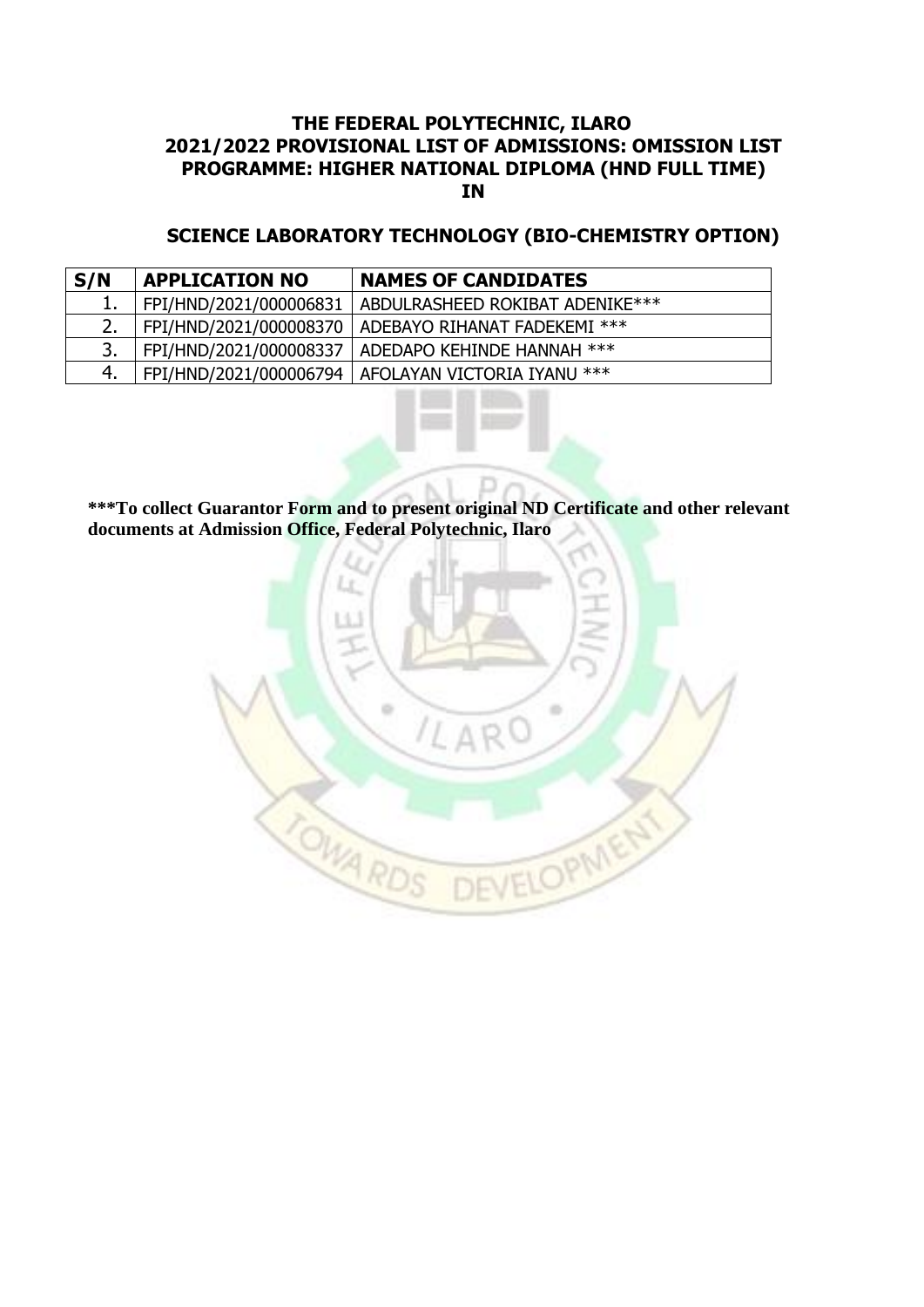### **SCIENCE LABORATORY TECHNOLOGY (ENVIR. BIOLOGY OPTION)**

| S/N | <b>APPLICATION NO</b>  | <b>NAMES OF CANDIDATES</b>        |
|-----|------------------------|-----------------------------------|
| 1.  | FPI/HND/2021/000008072 | ADEKOYA ESTHER OLUWASEYI ***      |
| 2.  | FPI/HND/2021/00000304  | ADEKUNLE MORENIKEJI ELIZABETH *** |
| 3.  | FPI/HND/2021/00000248  | $***$<br>ADEOSUN RACHAEL ADENIKE  |
| 4.  | FPI/HND/2021/000008679 | AKINDE TITILAYO FADEKE ***        |
| 5.  | FPI/HND/2021/0000047   | ALAYAH FOWOKEMI ELIZABETH ***     |
| 6.  | FPI/HND/2021/000004697 | FOLARINDE BOLUWATIFE RUTH ***     |
| 7.  | FPI/HND/2021/000008817 | ODEBUNMI FEYISARA OPEOLUWA ***    |
| 8.  | FPI/HND/2021/000006590 | OGUNPOLA MARIAM OLUWATOSIN ***    |
| 9.  | FPI/HND/2021/000007508 | OLORUNFEMI PELUMI TOYOSI***       |
| 10. | FPI/HND/2021/000004696 | <b>OSENI KHABIRAT OLABISI ***</b> |

**\*\*\*To collect Guarantor Form and to present original ND Certificate and other relevant documents at Admission Office, Federal Polytechnic, Ilaro**

a.

DEVELOPMENT

 $\frac{1}{2}$ 

TOWA RDS